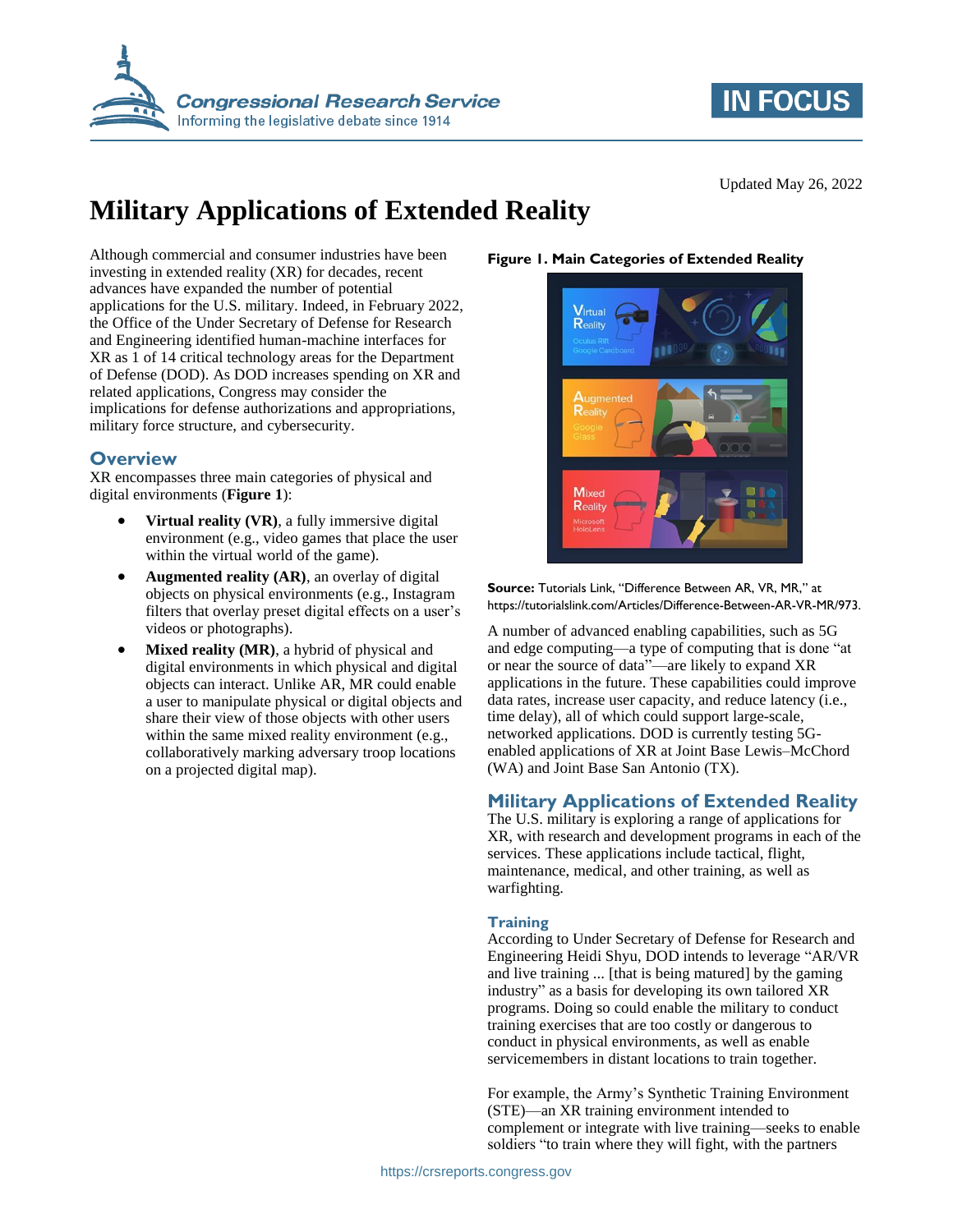they will fight with, and in complex operational environments to include dense urban, woodland, jungle, desert, and sub-terrain, before the first fight begins." STE is to be designed to enable soldiers to more efficiently "increase proficiency through repetition." These factors could, in turn, increase both readiness and lethality.

The Air Force uses XR for flight training—with the intent of reducing cost, training time, and wear on aircraft. It is also exploring XR for maintenance training and is in the process of building virtual training hangars "to enable training anywhere and anytime" on a variety of airframes. Similarly, the Navy seeks to use XR to connect engineers and maintainers, who could work together to address maintenance issues across the globe in real-time.

DOD is also examining applications of XR for medical training. According to the Air Force, XR could "[increase] the availability of training, without a need to increase manpower availability for training setup." This application could allow for distributed learning and create greater efficiencies for understaffed medical training courses.

## **Warfighting**

The military is continuing to explore applications of XR for warfighting (**[Figure 2](#page-1-0)**). It has long incorporated XR into the heads-up and helmet-mounted displays (HUD and HMD, respectively) used by pilots and aircrew. These displays can provide dynamic flight and sensor information intended to increase the users' situational awareness and improve weapons' targeting. In the case of the F-35 fighter aircraft's HMD, inputs from the F-35's external cameras provide pilots with a 360-degree view of their surroundings; it also displays night vision and thermal imagery—all of which can be overlaid with the technical details (e.g., altitude, speed) of any detected objects.

Likewise, the Army is developing the Integrated Visual Augmentation System (IVAS), a ruggedized (i.e., strengthened) MR headset based on Microsoft's commercially available HoloLens. Army documents state that IVAS "integrates next generation 24/7 situational awareness tools and high resolution digital sensors to deliver a single platform that improves soldier sensing, decision making, target acquisition, and target engagement." Army documents indicate that the system is to be eventually incorporated into both ground and air vehicle platforms.

## <span id="page-1-0"></span>**Figure 2. Illustrative Battlefield Use of XR**



**Source:** https://jasoren.com/augmented-reality-military/.

## **Potential Issues for Congress**

Congress may consider a number of issues as it continues to evaluate DOD investments in current and emerging military applications of XR.

#### **Affordability**

Military applications of XR vary considerably in terms of up-front development costs, with one of the U.S. military's largest XR programs, IVAS, costing up to \$22 billion to field over 10 years. Once fielded, however, XR systems may reduce training costs by removing the need to centralize personnel, use live ammunition, or operate platforms. To assess these issues, Congress could direct an independent analysis of the potential benefits and drawbacks (e.g., cognitive overload) of XR training and warfighting applications against both their costs and their savings. This analysis may determine whether there are less costly, alternative means of achieving any identified benefits. Congress may also seek to obtain information about the projected lifecycle costs—including maintenance requirements—for XR systems.

## **Technological Maturity**

While some applications of XR are relatively mature particularly those incorporating standalone AR—others are at a more nascent stage of development, require greater levels of technology integration, or have otherwise experienced delays in fielding or testing. Congress may continue to seek information about the technological maturity of XR systems and subsequently determine whether those systems warrant the requested funding levels. Congress may also assess the technological maturity of any necessary enabling capabilities to determine whether they are sufficiently mature and funded.

#### **Personnel**

XR applications may have a number of implications for military personnel and force structure. If the U.S. military is able to achieve efficiencies in training or warfighting, for example, it may be able to shift personnel away from training units or reduce overall manpower requirements with a smaller number of troops retained at higher levels of readiness. Conversely, XR applications may produce greater demand for maintainers or IT and cybersecurity personnel. This demand could offset reductions occurring